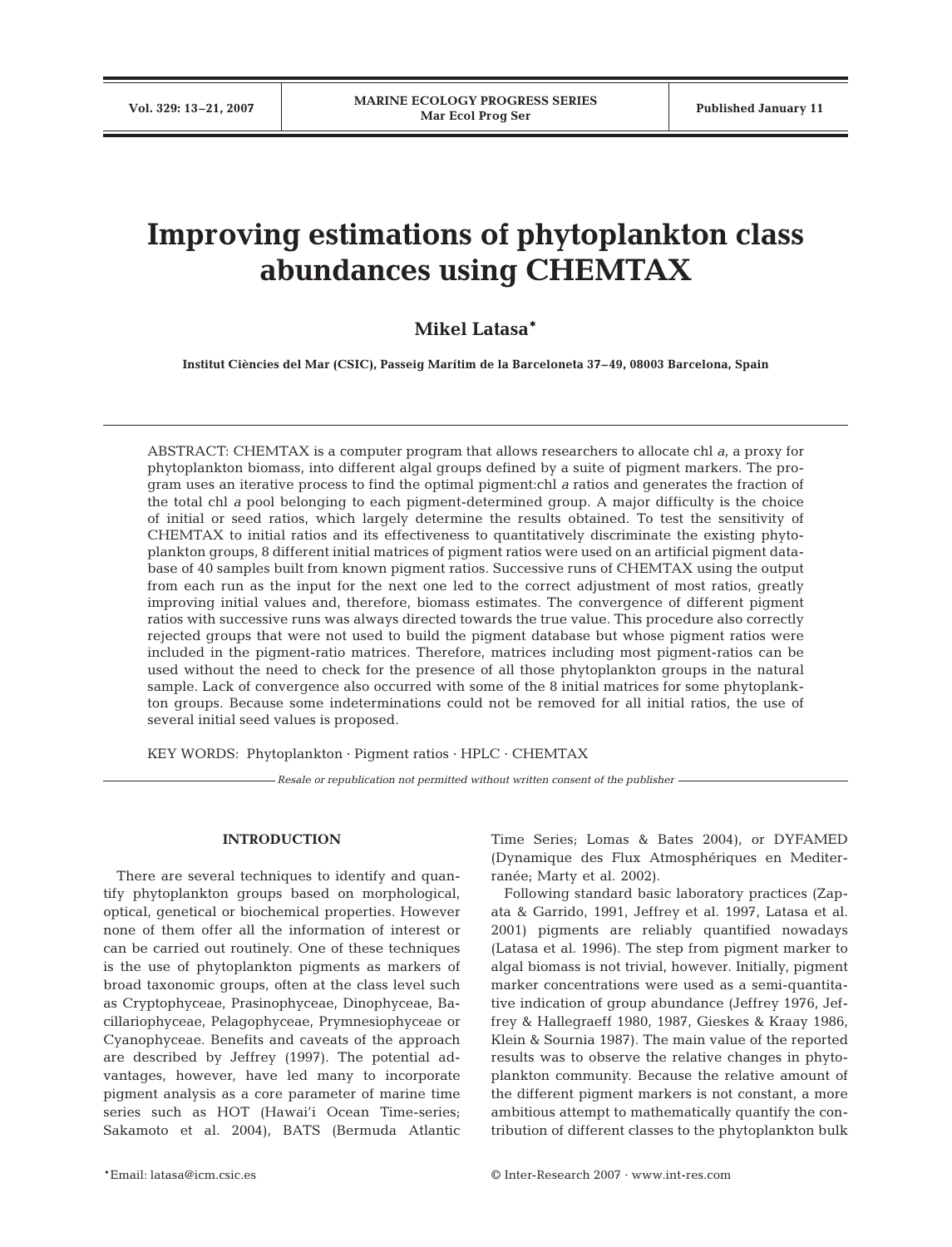| Seed matrix/group  | Chl $c_3$                | Per                      | 19'but                   | Fuco                     | $19'$ hex                | Pras                     | Allo                     | Zea                      | Chl b                    | Chl $a$ |
|--------------------|--------------------------|--------------------------|--------------------------|--------------------------|--------------------------|--------------------------|--------------------------|--------------------------|--------------------------|---------|
| <b>True ratios</b> |                          |                          |                          |                          |                          |                          |                          |                          |                          |         |
| Prasinophytes      | -                        | $\overline{\phantom{0}}$ | Ē.                       | L.                       | $\overline{\phantom{0}}$ | 0.315                    | $\qquad \qquad -$        | 0.010                    | 0.945                    | 1.000   |
| Dinoflagellates    | $\overline{\phantom{0}}$ | 1.062                    | $\overline{\phantom{0}}$ |                          | $\overline{\phantom{0}}$ | $\overline{\phantom{0}}$ | $\overline{\phantom{0}}$ | $\overline{\phantom{0}}$ | $\qquad \qquad -$        | 1.000   |
| Cryptophytes       | $\equiv$                 | $\equiv$                 | $\overline{\phantom{a}}$ | $\overline{\phantom{0}}$ | $\overline{\phantom{0}}$ | $\overline{\phantom{0}}$ | 0.228                    | $\overline{\phantom{0}}$ | $\overline{\phantom{0}}$ | 1.000   |
| Haptophytes T3     | 0.046                    | $\overline{\phantom{0}}$ | $\qquad \qquad -$        | $\qquad \qquad -$        | 1.703                    | $\overline{\phantom{0}}$ | $\overline{\phantom{0}}$ |                          | $\overline{\phantom{0}}$ | 1.000   |
| Haptophytes T4     | 0.047                    | $\overline{\phantom{a}}$ | 0.246                    | 0.585                    | 0.538                    | $\overline{\phantom{0}}$ | $\overline{\phantom{0}}$ | L.                       | $\overline{\phantom{0}}$ | 1.000   |
| Synechococcus      | -                        | $\overline{\phantom{0}}$ | $\qquad \qquad -$        | $\qquad \qquad -$        | $\overline{\phantom{0}}$ | $\overline{\phantom{0}}$ | $\qquad \qquad -$        | 0.348                    | $\qquad \qquad -$        | 1.000   |
| Diatoms            | L,                       | $\overline{\phantom{0}}$ | $\overline{\phantom{0}}$ | 0.754                    | $\overline{\phantom{0}}$ |                          | $\overline{\phantom{0}}$ | $\qquad \qquad -$        | $\overline{\phantom{a}}$ | 1.000   |
| Matrix A           |                          |                          |                          |                          |                          |                          |                          |                          |                          |         |
| Prasinophytes      | -                        | $\qquad \qquad -$        | $\overline{\phantom{0}}$ |                          | $\overline{\phantom{0}}$ | 0.630                    | $\qquad \qquad -$        | 0.020                    | 1.891                    | 1.000   |
| Dinoflagellates    | $\equiv$                 | 2.124                    | $\overline{\phantom{a}}$ | L.                       | L.                       | $\overline{\phantom{0}}$ | $\overline{\phantom{0}}$ | Ē.                       | $\qquad \qquad -$        | 1.000   |
| Cryptophytes       | $\overline{\phantom{0}}$ | $\overline{\phantom{0}}$ |                          | $\overline{\phantom{0}}$ | L.                       | L.                       | 0.457                    | Ē.                       | $\qquad \qquad -$        | 1.000   |
| Haptophytes T3     | 0.092                    | $\overline{\phantom{a}}$ | $\overline{\phantom{0}}$ | $\overline{\phantom{0}}$ | 3.405                    | $\overline{\phantom{0}}$ | $\qquad \qquad -$        | $\overline{\phantom{0}}$ | $\qquad \qquad -$        | 1.000   |
| Haptophytes T4     | 0.095                    | L.                       | 0.493                    | 1.171                    | 1.076                    | L.                       | $\overline{\phantom{0}}$ | $\equiv$                 | $\overline{\phantom{a}}$ | 1.000   |
| Synechococcus      | $\overline{\phantom{0}}$ | $\overline{\phantom{a}}$ | $\qquad \qquad -$        | $\overline{\phantom{0}}$ | $\overline{\phantom{0}}$ | $\overline{\phantom{0}}$ | $\overline{\phantom{0}}$ | 0.695                    | $\overline{\phantom{0}}$ | 1.000   |
| Diatoms            | $\overline{\phantom{0}}$ | ÷,                       | $\overline{\phantom{a}}$ | 1.509                    | $\overline{\phantom{0}}$ | $\overline{\phantom{a}}$ | $\overline{\phantom{0}}$ | $\overline{\phantom{0}}$ | $\qquad \qquad -$        | 1.000   |
| <b>Matrix B</b>    |                          |                          |                          |                          |                          |                          |                          |                          |                          |         |
| Prasinophytes      | -                        | $\qquad \qquad -$        | $\overline{\phantom{0}}$ |                          | $\overline{\phantom{0}}$ | 0.158                    | $\overline{\phantom{m}}$ | 0.005                    | 0.473                    | 1.000   |
| Dinoflagellates    | $\overline{\phantom{0}}$ | 0.531                    | $\overline{\phantom{a}}$ | L.                       | $\overline{\phantom{0}}$ | $\overline{\phantom{0}}$ | $\overline{\phantom{m}}$ |                          | $\qquad \qquad -$        | 1.000   |
| Cryptophytes       | $\equiv$                 | $\overline{\phantom{0}}$ | $\overline{\phantom{a}}$ | $\overline{\phantom{0}}$ | $\overline{\phantom{0}}$ | $\overline{\phantom{0}}$ | 0.114                    | $\sim$                   | $\overline{\phantom{a}}$ | 1.000   |
| Haptophytes T3     | 0.023                    | $\overline{\phantom{0}}$ | $\qquad \qquad -$        | $\overline{\phantom{0}}$ | 0.851                    | $\overline{\phantom{0}}$ | $\overline{\phantom{0}}$ | Ē.                       | $\qquad \qquad -$        | 1.000   |
| Haptophytes T4     | 0.024                    | $\overline{\phantom{m}}$ | 0.123                    | 0.293                    | 0.269                    | $\overline{\phantom{0}}$ | $\overline{\phantom{m}}$ | $\overline{\phantom{0}}$ | $\qquad \qquad -$        | 1.000   |
| Synechococcus      | $\overline{\phantom{0}}$ |                          | $\overline{\phantom{0}}$ | $\qquad \qquad -$        | $\overline{\phantom{0}}$ | L.                       | $\overline{\phantom{0}}$ | 0.174                    | $\qquad \qquad -$        | 1.000   |
| Diatoms            | L,                       | Ē.                       | $\overline{\phantom{0}}$ | 0.377                    | $\overline{\phantom{0}}$ |                          | $\overline{\phantom{0}}$ | ÷,                       | $\qquad \qquad -$        | 1.000   |
| Matrix C           |                          |                          |                          |                          |                          |                          |                          |                          |                          |         |
| Prasinophytes      | -                        | $\overline{\phantom{0}}$ | $\overline{\phantom{0}}$ | $\overline{\phantom{0}}$ | $\overline{\phantom{0}}$ | 0.158                    | $\overline{\phantom{a}}$ | 0.005                    | 0.473                    | 1.000   |
| Dinoflagellates    | $\equiv$                 | 1.062                    | $\overline{\phantom{0}}$ | L.                       | L.                       | $\overline{\phantom{0}}$ | $\overline{\phantom{0}}$ | $\overline{\phantom{a}}$ | $\overline{\phantom{a}}$ | 1.000   |
| Cryptophytes       | $\overline{\phantom{0}}$ | $\overline{\phantom{0}}$ | $\qquad \qquad -$        | $\overline{\phantom{0}}$ | $\overline{\phantom{0}}$ | $\overline{\phantom{0}}$ | 0.457                    | $\qquad \qquad -$        | $\qquad \qquad -$        | 1.000   |
| Haptophytes T3     | 0.023                    | $\overline{\phantom{a}}$ | $\overline{\phantom{0}}$ | $\overline{\phantom{0}}$ | 0.851                    | $\overline{\phantom{0}}$ | $\overline{\phantom{0}}$ | $\overline{\phantom{0}}$ | $\overline{\phantom{a}}$ | 1.000   |
| Haptophytes T4     | 0.095                    |                          | 0.493                    | 1.171                    | 1.076                    | $\overline{\phantom{0}}$ | $\overline{\phantom{0}}$ |                          | $\overline{\phantom{0}}$ | 1.000   |
| Synechococcus      | $\qquad \qquad -$        | $\overline{\phantom{0}}$ | $\qquad \qquad -$        | $\qquad \qquad -$        | $\overline{\phantom{0}}$ | $\overline{\phantom{0}}$ | $\overline{\phantom{m}}$ | 0.695                    | $\qquad \qquad -$        | 1.000   |
| Diatoms            | -                        | L.                       | $\overline{\phantom{a}}$ | 0.754                    | L.                       |                          | $\overline{\phantom{0}}$ |                          | $\overline{\phantom{0}}$ | 1.000   |
| <b>Matrix D</b>    |                          |                          |                          |                          |                          |                          |                          |                          |                          |         |
| Prasinophytes      | -                        | $\overline{\phantom{0}}$ |                          |                          | $\overline{\phantom{0}}$ | 0.640                    | $\qquad \qquad -$        | 0.714                    | 0.713                    | 1.000   |
| Dinoflagellates    | $\overline{\phantom{0}}$ | 0.464                    | $\qquad \qquad -$        | $\qquad \qquad -$        | $\overline{\phantom{0}}$ | $\overline{\phantom{0}}$ |                          | $\overline{\phantom{0}}$ | $\qquad \qquad -$        | 1.000   |
| Cryptophytes       | ÷                        | $\overline{\phantom{a}}$ | $\overline{\phantom{0}}$ | $\overline{\phantom{0}}$ | L.                       | $\overline{\phantom{0}}$ | 0.372                    | L.                       | $\overline{\phantom{0}}$ | 1.000   |
| Haptophytes T3     | 0.485                    | $\qquad \qquad -$        | $\overline{\phantom{0}}$ | $\qquad \qquad -$        | 0.975                    | $\overline{\phantom{0}}$ | $\qquad \qquad -$        | $\overline{\phantom{a}}$ | $\qquad \qquad -$        | 1.000   |
| Haptophytes T4     | 0.223                    | $\overline{\phantom{a}}$ | 0.238                    | 0.251                    | 0.067                    | $\overline{\phantom{0}}$ | $\overline{\phantom{0}}$ | $\overline{\phantom{a}}$ | $\qquad \qquad -$        | 1.000   |
| Synechococcus      | $\overline{\phantom{0}}$ |                          |                          | $\qquad \qquad -$        | $\overline{\phantom{0}}$ | L.                       | $\overline{\phantom{m}}$ | 0.673                    | $\qquad \qquad -$        | 1.000   |
| Diatoms            | -                        | Ē,                       | $\qquad \qquad -$        | 0.536                    | $\overline{\phantom{0}}$ | $\overline{\phantom{0}}$ | $\overline{\phantom{0}}$ | $\qquad \qquad -$        | $\overline{\phantom{0}}$ | 1.000   |
| Matrix E           |                          |                          |                          |                          |                          |                          |                          |                          |                          |         |
| Prasinophytes      | -                        | $\qquad \qquad -$        |                          |                          |                          | 0.500                    | $\overline{\phantom{0}}$ | 0.250                    | 0.750                    | 1.000   |
| Dinoflagellates    |                          | 0.750                    |                          |                          |                          |                          |                          |                          |                          | 1.000   |
| Cryptophytes       | $\qquad \qquad -$        | $\qquad \qquad -$        | $\qquad \qquad -$        | $\overline{\phantom{0}}$ | $\qquad \qquad -$        | $\qquad \qquad -$        | 0.250                    | $\overline{\phantom{0}}$ | $\qquad \qquad -$        | 1.000   |
| Haptophytes T3     | 0.250                    | L,                       | $\qquad \qquad -$        | $\qquad \qquad -$        | 0.750                    |                          |                          |                          | $\overline{\phantom{0}}$ | 1.000   |
| Haptophytes T4     | 0.250                    | $\overline{\phantom{0}}$ | 0.500                    | 0.500                    | 0.500                    |                          | $\overline{\phantom{0}}$ |                          | $\qquad \qquad -$        | 1.000   |
| Synechococcus      | $\overline{\phantom{0}}$ | $\overline{\phantom{0}}$ | $\qquad \qquad -$        | $\overline{\phantom{0}}$ | L.                       | $\overline{\phantom{0}}$ | $\overline{\phantom{m}}$ | 0.750                    | $\qquad \qquad -$        | 1.000   |
| Diatoms            |                          | -                        | $\qquad \qquad -$        | 0.750                    |                          |                          | -                        |                          | $\qquad \qquad -$        | 1.000   |
| <b>Matrix F</b>    |                          |                          |                          |                          |                          |                          |                          |                          |                          |         |
| Prasinophytes      | -                        | $\qquad \qquad -$        |                          |                          | -                        | 0.043                    | $\overline{\phantom{m}}$ | 0.006                    | 0.252                    | 1.000   |
| Dinoflagellates    | -                        | 0.556                    | -                        |                          | $\overline{\phantom{0}}$ |                          | $\overline{\phantom{m}}$ |                          |                          | 1.000   |
| Cryptophytes       | $\overline{\phantom{0}}$ | $\qquad \qquad -$        |                          | $\overline{\phantom{0}}$ | L.                       | $\overline{\phantom{0}}$ | 0.523                    | Ē,                       | $\qquad \qquad -$        | 1.000   |
| Haptophytes T3     | 0.197                    |                          | $\qquad \qquad -$        | $\overline{\phantom{0}}$ | 0.450                    |                          | $\qquad \qquad -$        |                          | $\qquad \qquad -$        | 1.000   |
| Haptophytes T4     | 0.177                    | $\overline{\phantom{0}}$ | 0.497                    | 0.585                    | 0.100                    | $\overline{\phantom{0}}$ | $\overline{\phantom{0}}$ | $\overline{\phantom{0}}$ | $\overline{\phantom{0}}$ | 1.000   |
| Synechococcus      | $\overline{\phantom{0}}$ | $\overline{\phantom{0}}$ | $\qquad \qquad -$        | $\overline{\phantom{0}}$ |                          |                          | $\overline{\phantom{0}}$ | 0.627                    | $\qquad \qquad -$        | 1.000   |
| Diatoms            | L,                       | $\overline{\phantom{0}}$ | $\qquad \qquad -$        | 0.406                    | L.                       |                          | $\overline{\phantom{0}}$ | $\overline{\phantom{0}}$ | $\qquad \qquad -$        | 1.000   |
|                    |                          |                          |                          |                          |                          |                          |                          |                          |                          |         |

Table 1. Initial pigment:chl *a* ratios entered into CHEMTAX program. 'True' ratios matrix corresponds to values used to build the database. Matrices A–E were artificially generated (see 'Materials and methods'). Matrices G and H derived from Letelier et al. (1993) and Everitt et al. (1990), respectively. Per: peridinin; 19'but: 19'butanoyloxyfucoxanthin; fuco: fucoxanthin; 19'hex: 19'hexanoyloxyfucoxanthin; pras: prasinoxanthin; allo: alloxanthin; zea: zeaxanthin. (–) pigment marker not present (i.e. pigment:chl *a* ratio = 0.000)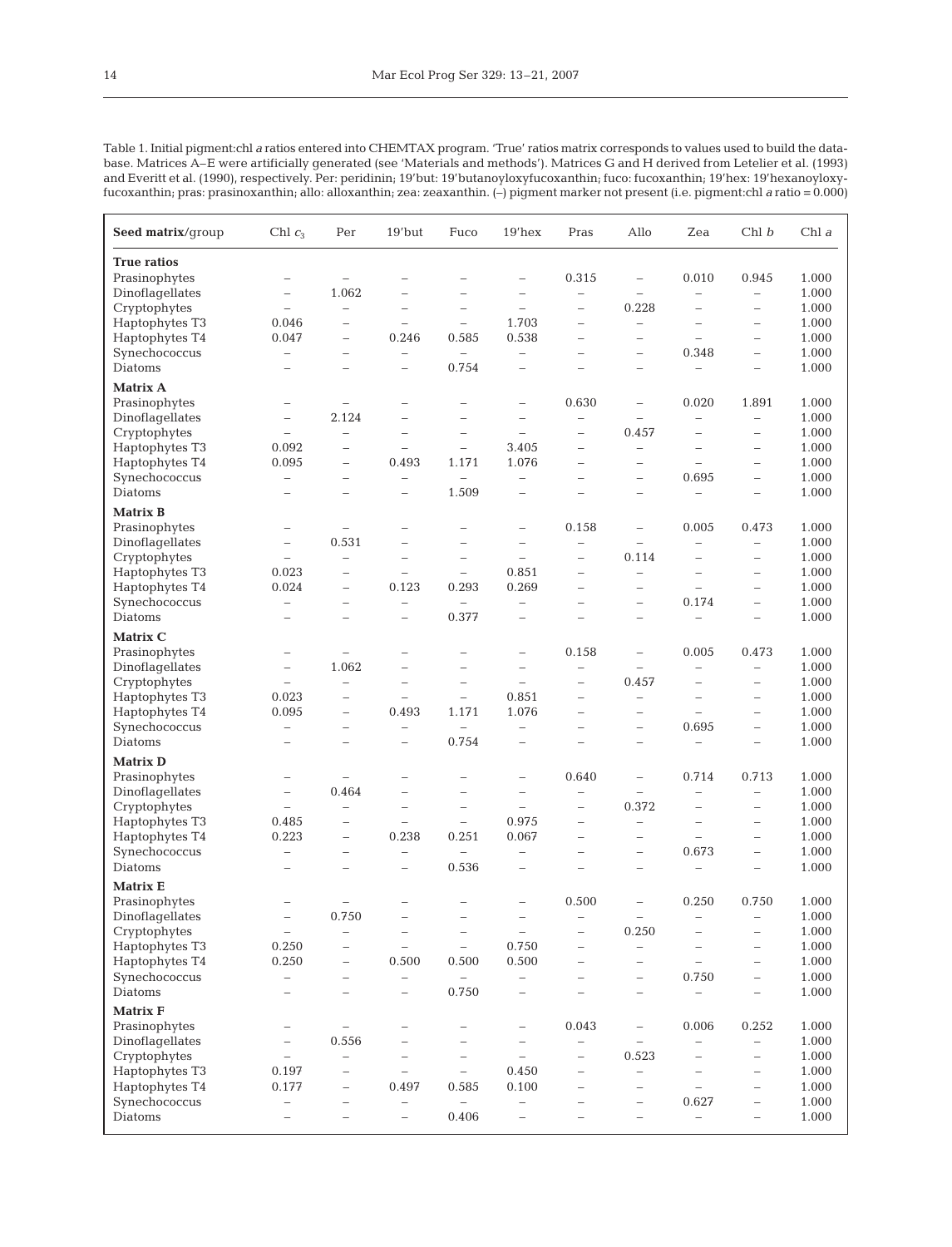| ×      |
|--------|
| ×<br>I |

| Seed matrix/group | Chl $c_3$                | Per   | $19$ 'but | Fuco                     | $19'$ hex | Pras                     | Allo                     | Zea   | Chl b                    | Chl $a$ |
|-------------------|--------------------------|-------|-----------|--------------------------|-----------|--------------------------|--------------------------|-------|--------------------------|---------|
| <b>Matrix G</b>   |                          |       |           |                          |           |                          |                          |       |                          |         |
| Prasinophytes     |                          |       |           |                          |           | 0.470                    | -                        | 0.004 | 1.190                    | 1.000   |
| Dinoflagellates   | -                        | 0.666 |           |                          | -         | $\overline{\phantom{0}}$ |                          |       | -                        | 1.000   |
| Cryptophytes      |                          | -     |           | -                        |           | $\overline{\phantom{0}}$ | 0.500                    | -     | $\overline{\phantom{m}}$ | 1.000   |
| Haptophytes T3    | 0.150                    | $-$   | -         | -                        | 0.900     | $\overline{\phantom{0}}$ | -                        | -     | -                        | 1.000   |
| Haptophytes T4    | 0.150                    | $-$   | 1.100     | 0.156                    | 0.156     | $\overline{\phantom{a}}$ | $\overline{\phantom{a}}$ |       | -                        | 1.000   |
| Synechococcus     | $\overline{\phantom{0}}$ | -     | -         | $\overline{\phantom{0}}$ | -         |                          | $\overline{\phantom{a}}$ | 0.476 | $\overline{\phantom{0}}$ | 1.000   |
| Diatoms           |                          |       | -         | 1.250                    | -         |                          |                          |       |                          | 1.000   |
| <b>Matrix H</b>   |                          |       |           |                          |           |                          |                          |       |                          |         |
| Prasinophytes     |                          |       |           |                          |           | 0.238                    |                          | 0.010 | 0.495                    | 1.000   |
| Dinoflagellates   | -                        | 0.388 |           |                          | -         | -                        |                          |       | $\overline{\phantom{a}}$ | 1.000   |
| Cryptophytes      |                          | -     | -         | -                        |           | $\overline{\phantom{a}}$ | 0.498                    |       | $\overline{\phantom{m}}$ | 1.000   |
| Haptophytes T3    | 0.100                    | $-$   |           |                          | 0.630     | $\overline{\phantom{0}}$ |                          |       | -                        | 1.000   |
| Haptophytes T4    | 0.100                    | -     | 0.625     | 0.053                    | 0.053     | -                        | $\overline{\phantom{a}}$ |       | $\overline{\phantom{a}}$ | 1.000   |
| Synechococcus     | $\overline{\phantom{a}}$ | -     | -         | $\overline{\phantom{0}}$ | -         | -                        | $\overline{\phantom{a}}$ | 0.588 | -                        | 1.000   |
| Diatoms           |                          |       | -         | 0.714                    | -         |                          |                          |       |                          | 1.000   |

Table 1 (continued)

using a limited number of pigment ratios was applied later by Gieskes et al. (1988), Everitt et al. (1990) and Letelier et al. (1993). These methods had difficulties discriminating the contribution of groups that shared pigment markers. Keeping the pigment ratio approach, a more powerful technique was developed by Mackey et al. (1996). CHEMTAX, a program for estimating algal class abundances from pigment markers, applied matrix factorization to estimate the contribution of phytoplankton pigment groups to total chlorophyll *a* (chl *a*). It had the advantage of including variable numbers of pigment:chl *a* ratios and, therefore, refined the definition of pigment groups.

In their presentation of CHEMTAX, Mackey et al. (1996) detailed very carefully the possible weaknesses of the program. A major difficulty in terms of the program output accuracy and in terms of the problem to be solved is the choice of the initial or seed ratios. As the authors said: 'Since the original problem of dividing the data matrix into pigment ratios and algal class abundances was underdetermined, the choice of the initial pigment ratio matrix largely determines the results obtained...' Therefore, there is a need to obtain the most accurate sample information possible to supply the program with the best initial matrix of pigment ratios. However, researching this type of data is often very difficult and impractical because pigments are habitually used to obtain information about the composition of unknown phytoplankton populations. For instance, genetically based approaches can be very accurate in estimating phytoplankton composition, but they are also time-consuming and their routine use is thus compromised, at least at present. Thus, pigment specialists are confronted with the paradox of requiring information about the composition of phytoplankton in order to learn about the pigment composition of phytoplankton groups and, ultimately, the composition of phytoplankton.

In this paper, a procedure to overcome part of this problem is suggested. The combination of different initial seed values and successive runs of CHEMTAX, applying the output from each run as the input for the next run, was used to test the robustness of the final output. The proposed protocol also established a method to estimate the confidence of the data analysis performed.

There are possible intrinsic failures in the use of pigments as qualitative and quantitative markers, e.g. the choice of chlorophyll as a proxy for phytoplankton biomass should be made keeping in mind the limitations of the approach (Kruskopf & Flynn 2006); the correspondences between pigments and taxa are based on few isolates in some of the groups; and there are uncertainties in the pigment ratios because of changes due to physiological state or intraclass variation. Those problems will not be addressed in this paper.

# **MATERIALS AND METHODS**

An artificial pigment database of 40 samples was built from selected pigment ratios, hereafter referred to as the 'true' pigment ratios (Table 1) based on the Southern Ocean ratios from Mackey et al. (1996). For each sample, the chl *a* concentration for each group was randomly generated within a certain range to simulate different abundances of phytoplankton groups, e.g. the chl *a* concentration randomly generated for dinoflagellates was allowed to vary between 0 and 20 while for diatoms the range was between 0 and 100.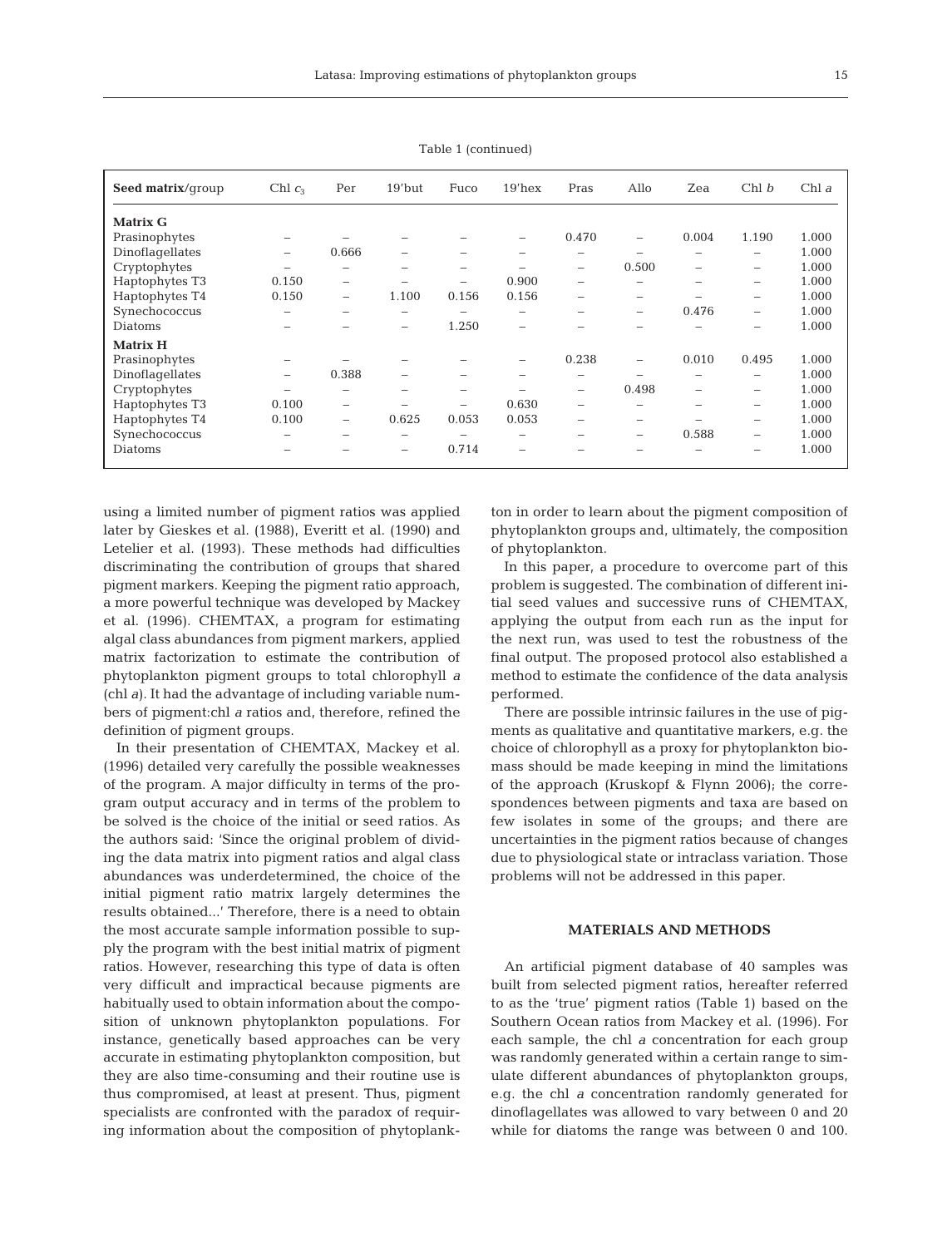Then, the accessory pigment concentrations of a certain group were estimated by multiplying that chl *a* value by the true pigment to chl *a* ratios of that specific group. This procedure was repeated for all the phytoplankton groups of the sample. Then, the total concentration of each pigment for that sample was calculated as the sum of contributions of all groups to each pigment. This process was repeated 40 times to obtain an artificial pigment database of 40 samples with known pigment ratios.

To mimic the real process of encountering a new pigment database without previous information, 8 additional pigment to chl *a* ratio sets (Matrices A to H) were used as seed values (Table 1). The ratio values for those 8 matrices were: double the true ratios (Matrix A), half the true ratios (Matrix B), a mixture of Matrices A and B (Matrix C), random but 'reasonable' ratios (up to 10 times the true ratios) (Matrix D), values of 0.75, 0.50 and 0.25 for dominant, secondary and minor pigments, respectively (Matrix E), a mixture of ratios from the literature (Matrix F), values from Letelier et al. (1993) for the DCM off Hawai'i (Matrix G), and values from Everitt et al. (1990) for the western Equatorial Pacific (Matrix H).

When using ratios from the literature, only the ratios of the phytoplankton groups present in the artificial database were included, i.e. Everitt et al. (1990) used ratios for prochlorophytes and for 'other greens' that have been ignored for this exercise. Also, Everitt et al. (1990) did not distinguish haptophytes T4 (Chrysophyceae with 19'hexanoyloxyfucoxanthin in Letelier et al. 1993) and, therefore, some adjustments in the initial seed values were required for that group.

An additional chl *c*3:chl *a* ratio was introduced in the definition of haptophytes in all matrices in order to increase the complexity of the matrix. A summary of the pigment matrices shows that dinoflagellate, cryptophyte, Synechococcus and diatom concentrations are based on single pigment ratios, haptophytes T3 on 2 pigment ratios, and haptophytes T4 and prasinophytes on 3 pigment ratios. Peridinin (per), 19'butanoyloxyfucoxanthin (19'but), prasinoxanthin (pras), alloxanthin (allo) and chl *b* were markers of individual groups, whereas chl *c*3, fucoxanthin (fuco), 19'hexanoyloxyfucoxanthin (19'hex) and zeaxanthin (zea) were shared by 2 algal groups.

Additional CHEMTAX runs were performed to verify the effect on the results of the inclusion of pigment ratios of absent phytoplankton groups. Two imaginary groups were added to the original matrix, and to Matrices E (completely artificial) and F (ratios from the literature). Group Phyto1 'contained' fucoxanthin and zeaxanthin with 0.4 and 0.2 ratios to chl *a*, and group Phyto2 contained peridinin and chl *b* with 0.2 and 0.5 ratios to chl *a*.

CHEMTAX was applied initially using the initial matrices described above as first inputs. Successive runs used the output ratios from the previous runs as inputs. The variables required by CHEMTAX for the calculations were as follows (for the specific meaning of these parameters, refer to Mackey et al. 1997): ratio limits were set to 500, weighting was 'bounded relative error by pigment', iteration limit = 5000, epsilon limit = 0.0001, initial step size = 25, step ratio = 2, cutoff  $step = 30000$ , elements varied = n (all pigments), subiterations  $= 1$ , weight bound  $= 5$ .

# **RESULTS**

The successive runs of CHEMTAX lead to the correct adjustment of most ratios. Four different types of responses could be observed. Type 1: pigment markers of single groups such as peridinin, zeaxanthin, chl *b* and alloxanthin correctly adjusted to the real values in less than 10 iterations (Fig. 1a); type 2: pigment markers shared by several groups and correctly adjusted such as fucoxanthin for diatoms and 19'hex for haptophytes T3 (Fig. 1b); type 3: pigment markers shared by several groups and not correctly adjusted such as fucoxanthin and 19'hex for haptophytes T4 (Fig. 1c); type 4: pigment markers of single groups that did not adjust correctly such as 19'but for haptophytes T4 (Fig. 1c).

### **Correct adjustment of ratios**

The conditions imposed for CHEMTAX runs were very restrictive in the sense that (1) the difference between measured and predicted pigment composition (epsilon limit) was set very low, (2) with initial step size set to 25 the pigment ratio change was limited to a 1/25% change per iteration, (3) the step ratio was set to 2, which decreases by a factor of 2 the pigment change (step size) when the residual does not decrease on iteration with the initial step size. Under these conditions it was observed that CHEMTAX runs ended mostly when the step size number passed the cutoff step of 30 000, an upper limit set by the program. This means that the run ended when changes in the residual were less than 1/30 000.

Most of the time, the change between the input ratios and the output ratios in the initial CHEMTAX run showed the correct tendency, e.g. when the input ratio was higher than the true ratio, the output produced a lower ratio. However, it almost never reached the true ratio on the first run (Fig. 1). Successive runs solved this problem. Sometimes the output did not show the correct tendency. For instance,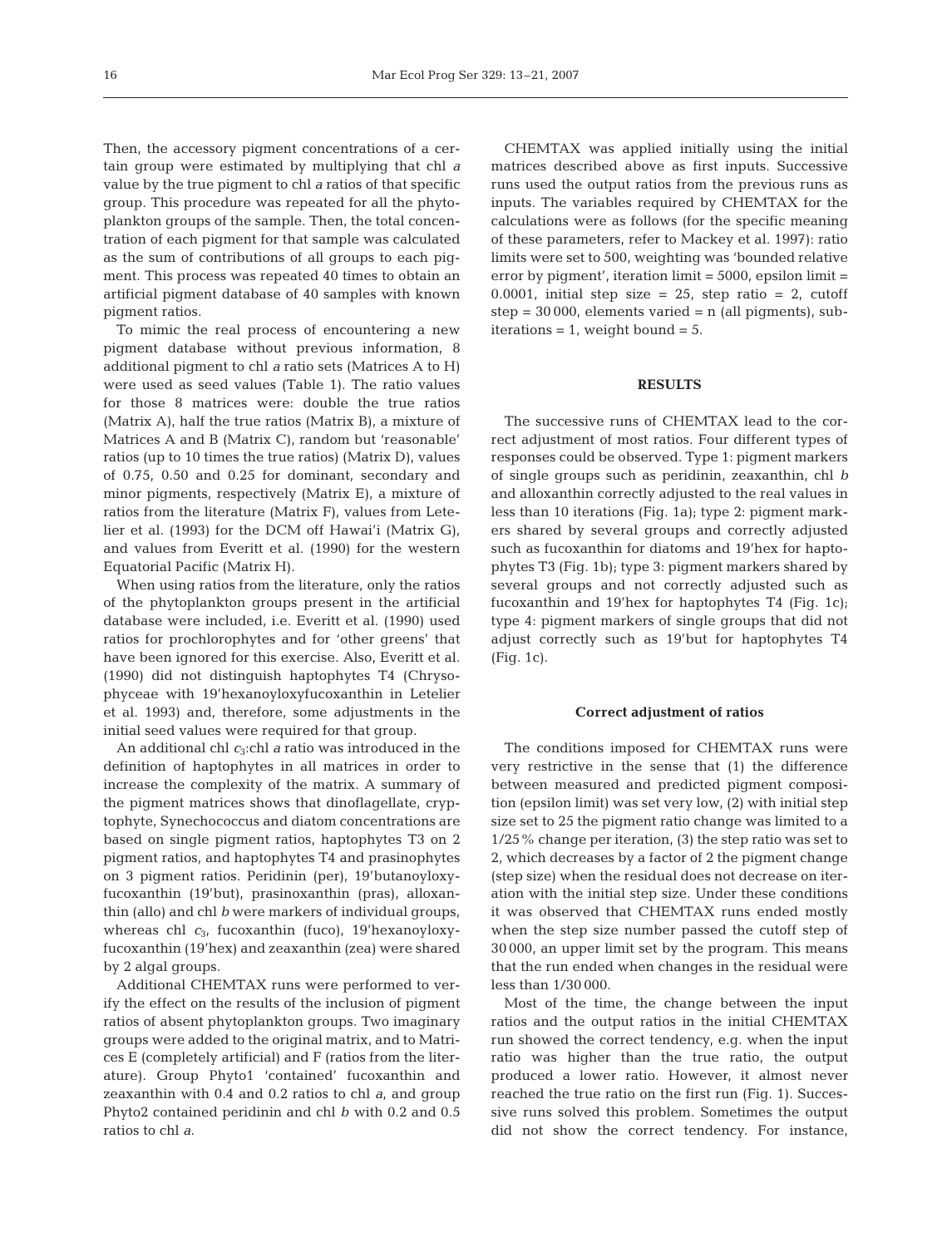

changes in zeaxanthin:chl *a* for Matrices C, F and H made the values deviate more from the true value in some runs (Fig. 1a). Successive runs again solved this problem.

The program generally encountered no difficulty making ratios converge, including pigment markers of single or multiple phytoplankton groups. In haptophytes T3, a group with shared pigment markers such as chl  $c_3$  and 19'hex, the ratios were correctly adjusted.

**Incorrect adjustments of ratios**

It became very clear that successive runs of CHEM-TAX could not adjust any of the pigment ratios of haptophytes T4 (Fig. 1c). The lack of convergence among the different matrices was conspicuous. It also became evident that in some cases the ratios tended to diverge, reaching values that could be readily discarded as unrealistic, e.g. 19'but:chl *a* ratios of 2.3 for Matrices G and H after 10 iterations. Another problem arose when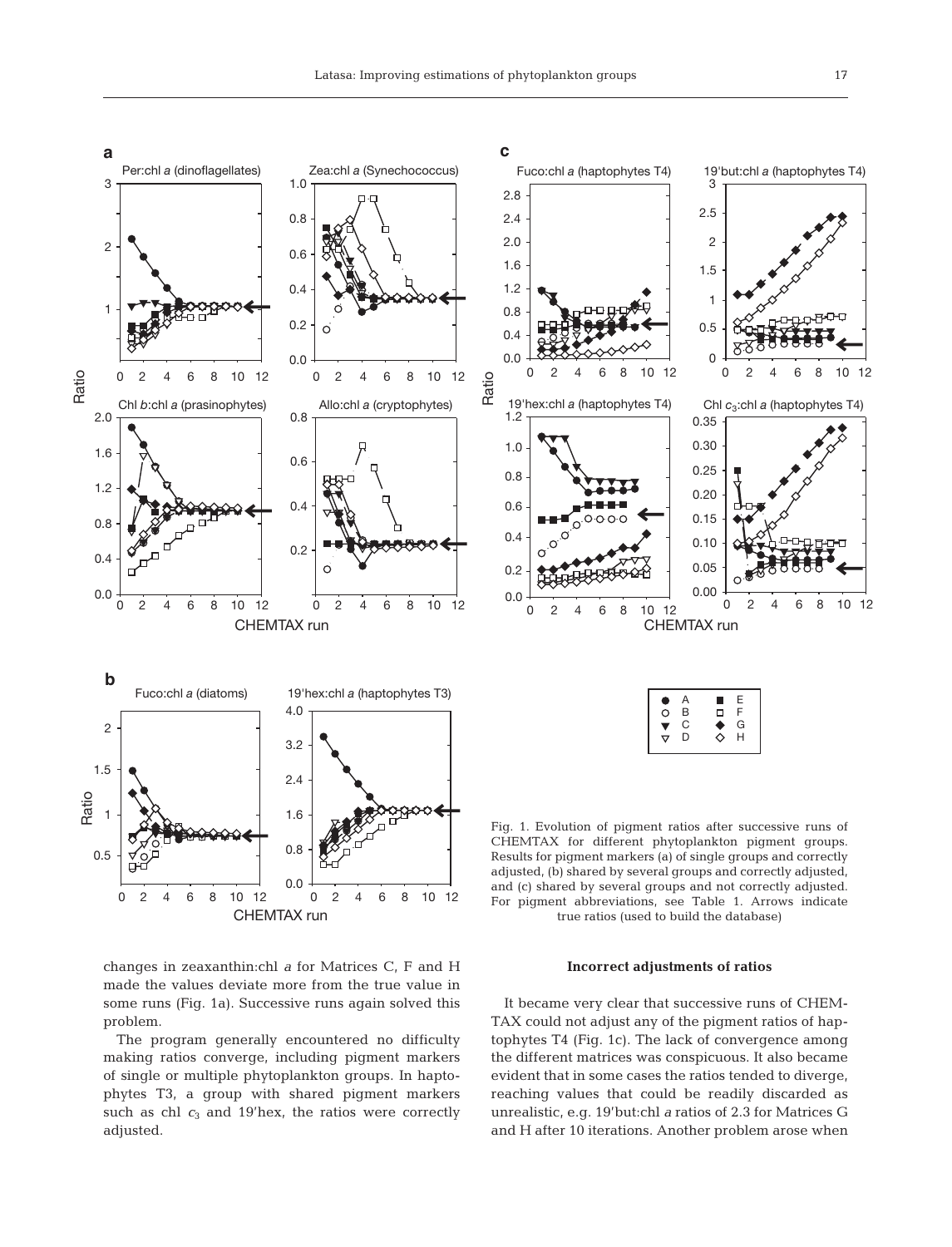

the ratios stabilized at values very different to the true ratios. To make things worse, those values were within the range reported in the literature, preventing an objective selection of the optimal value, e.g. 19'hex: chl *a* ratio for haptophytes T4 (Fig. 1c).

#### **Consequences in biomass estimations**

Matrix F, a mixture of literature values, is an example of how estimations of group biomass can improve with successive runs. Because main pigments drove the estimates of algal group biomass, the program established a good correlation between the real and the estimated chl *a* equivalent. However, the departure from the true value was evident in the output of the first run (Fig. 2). This deviation decreased with successive runs until the values of the pigment ratios converged with those from other runs using different initial ratios. For Matrix F, the changes between runs 9 and 10 were almost null and the biomass estimation for all 7 phytoplankton groups was excellent, except for haptophytes T4. For the latter group, the biomass was underestimated by 50 and 66% in the first and last run, respectively. Despite these large errors and because of the small contribution of haptophytes T4 to the total biomass, the greatest deviation represented an error of only 12% in the allocation of the total chl *a* among the different groups.

#### **Errors in group definition**

Additional CHEMTAX runs were performed to test the inclusion in Matrices F and E of pigment ratios from 2 phytoplankton groups (Phyto1 and Phyto2) that were not used to build the artificial pigment database. These additional ratios comprised pigments that were already present in the former matrices (see 'Materials and methods'). The new groups were given a null biomass after the first run with the original 'true' matrix (data not shown). With both Matrices F and E, the data could adjust quite well after 8 runs (Fig. 3), with less than 5% chl *a* allocated to the absent groups. However, the new groups were not immediately excluded by the analysis. Phyto2 represented almost 20% of the total chl *a* in the first run, and Phyto1 still made an important contribution after 5 runs according to CHEMTAX. Obviously, when some chl *a* was assigned to Phyto1 and Phyto2, other groups with which they shared their pigment ratios were affected, e.g. prasinophytes in Matrix F (Fig. 3).

# **DISCUSSION**

The successive CHEMTAX runs made the pigment ratios converge to the true ratios for most phytoplankton groups, greatly improving initial estimates and, therefore, biomass estimates. The first run never ren-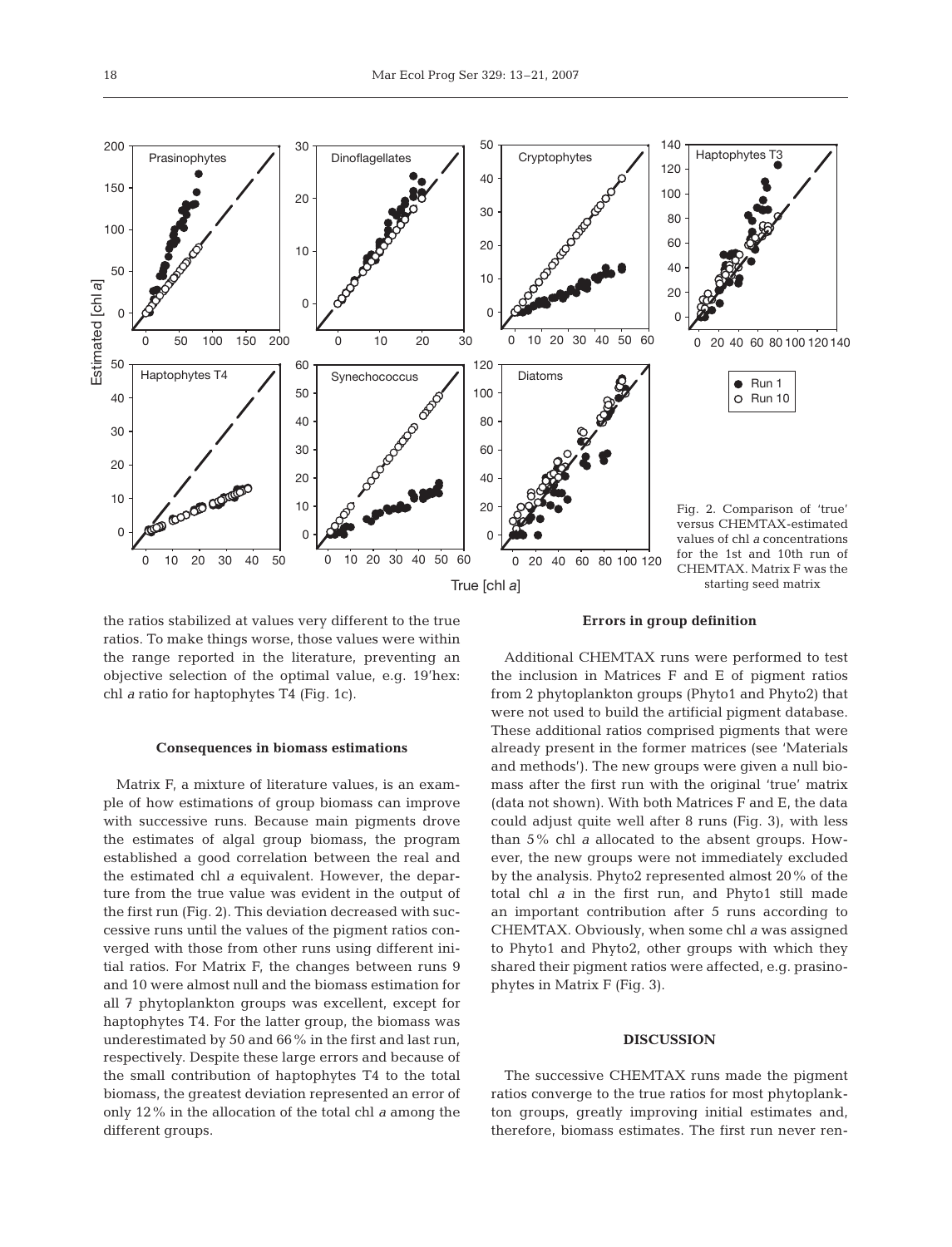

Fig. 3. Effect of the inclusion of groups Phyto1 and Phyto2 in the initial matrices E and F. Those groups did not contribute to the pigment database. Arrows indicate true values

dered the true value, indicating that the program had a limited capacity to adjust the ratios in each run. In their paper, Mackey et al. (1996) pointed out that CHEM-TAX might not produce reliable results: (1) when the database contains errors, (2) for minor groups present in the sample, (3) when the seed values are not realistic. In relation to the first point, all pigment concentrations in the database were derived mathematically (see 'Materials and methods'), therefore the methodological errors of analyzing pigments are not considered in the present study. In addition, these errors are usually less than ca. 20% (Latasa et al. 1996). The consequences of this type of error and how to minimize it are discussed by Mackey et al. (1996). The effect of the approach suggested here on the other 2 causes of error is discussed below.

## **Minor groups**

It was clear that haptophytes T4 was a troublesome group for the program output. In the database, haptophytes T4 contributed 9.6% to the total chl *a*, a value lower than that of haptophytes T3 (19.2%) or diatoms (23.2%), the 2 groups sharing pigments with haptophytes T4. In this sense, it is a minor group. However, it is more abundant than dinoflagellates (5.1%) and similar to cryptophytes (9.9%) and Synechococcus (13.7%). Remarkably, 2 of these 3 correctly quantified minor groups were represented by single, not shared pigments. If this last observation could be generalized, only minor groups sharing pigment markers with major groups could be a problem, since minor groups with single markers were correctly quantified.

#### **Unrealistic seed values**

Mackey et al. (1996) limited the 'validity' of CHEM-TAX to the use of initial seeds within 25% of the true value. This is a real limitation if only a single run is performed. Fig. 1 shows that the first run with seed values far departing from the true seed values could not satisfactorily adjust the output ratios. An extreme example of deviating ratios was given by the inclusion of non present phytoplankton groups in the ratio matrix. In this case, the program erroneously assigned an important amount of the total chl *a* to both Phyto1 and Phyto2 during the first runs when using Matrix E (Fig. 3). However, even under these very adverse conditions, the successive runs of CHEMTAX provided the correct solution by finally assigning an almost null biomass to the non present groups. It should be pointed out that the apparent rejection of the non present phytoplankton groups by the program was only tested for 2 matrices. Although Matrix E could be considered extremely artificial because it was built with only 3 values for all pigment ratios (0.25, 0.5 and 0.75) and was then used as an extreme example, the possibility cannot be discarded that some untested matrix might assign a significant portion of chl *a* to the non present groups.

The present study has shown that successive runs with different seed ratios provided a partial solution to 2 main problems for CHEMTAX: the presence of minor groups and the use of unrealistic seed values. In addition, this procedure made clear that when there is a conflict with a group, the conflict is present for all the pigment ratio matrices, as can be seen for haptophytes T4 (Fig. 1c). It should be noted that only the comparison among different initial ratios made the problem evident. The use of successive runs of a single initial matrix would have provided misleading results. In this sense, convergence and stabilization of pigment ratios after successive runs should be differentiated. Convergence of the results from different initial matrices seems a clear indication of a correct ratio. The different initial ratios that stabilized and converged resulted in a true value, and not in an erroneous one. Stabilization, on the other hand, can occur without convergence. For Matrices A to F, the 19'hex:chl *a* ratio in haptophytes T4 (Fig. 1c) stabilized at different values after several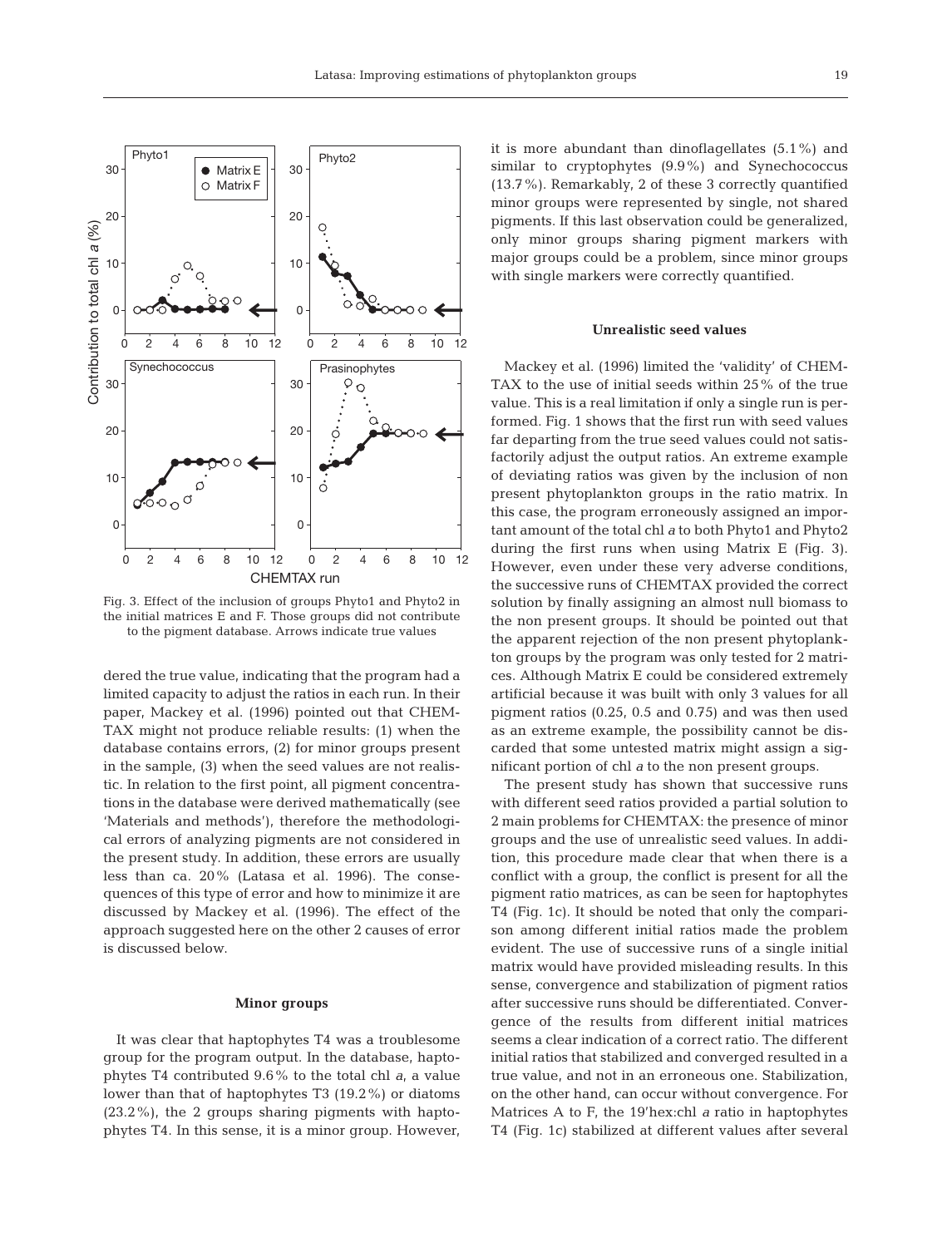runs. Only one of the final ratios is the true value but, unfortunately, the program does not allow us to distinguish which one. When confronted with this problem, only an educated guess can be made for the haptophytes T4 ratios.

This work has proven that a multiple initial ratio approach with successive runs is critical when using CHEMTAX blind, and probably necessary even when additional information on physiology and taxonomy of the studied phytoplankton population is available to infer realistic initial ratios. The convergence after successive runs provides robust evidence of the goodness of fit of the output ratios. It should be clear that this procedure, however, does not guarantee a completely correct output. It seems that minor groups with pigment composition similar to that of larger ones could lead the program to some sort of indetermination.

An alternative explanation for this lack of convergence is that 10 successive runs are not enough iterations to solve our system of non-linear equations. There are several ratios that initially tended to diverge but only to converge later on. Thus, convergence might also occur for haptophytes T4 ratios after hundreds or thousands of iterations were performed. As it is now, CHEMTAX requires several manual steps to format the output file as an input file. Performing this manual procedure hundreds or thousands of times with several initial ratios is unrealistic. Therefore, the approach presented here could be of greater benefit if CHEM-TAX is modified to automatically include several initial pigment ratios that are successively run until a convergence criterion is met.

Taking into consideration the above precautionary points, CHEMTAX is a powerful exploratory tool because the convergence of the final pigment ratio seems to be largely determined by the pigment distribution in the data set. There are still unresolved problems for the groups with small pigment contributions. Although apparently a minor problem, it has been shown that some groups make a disproportionate contribution to some biogeochemical cycles in the ocean (Scharek et al. 1999) or to some noxious biological effects (Reguera et al. 1993, Klöpper et al. 2003), so misestimations of biomass for these groups may therefore result in over- or understatement of their biological importance.

*Acknowledgements.* This work was supported by the EUfunded project PICODIV (EVK3-CT-1999-00021) and the Spanish funded projects COCA (REN-2000-1471-C02) and EFLUBIO (REN2002-04151-C02-01). I thank C. Pedrós-Alió, who encouraged the publishing of these results, and R. Scharek who reviewed the initial drafts of the manuscript. Three anonymous reviewers contributed with constructive criticism.

# LITERATURE CITED

- Everitt DA, Wright SW, Volkman JK, Thomas DP, Lindstrom EJ (1990) Phytoplankton community compositions in the western equatorial Pacific determined from chlorophyll and carotenoid pigment distributions. Deep-Sea Res 37: 975–997
- Gieskes WWC, Kraay GW (1986) Floristic and physiological differences between the shallow and the deep nanophytoplankton community in the euphotic zone of the open tropical Atlantic revealed by HPLC analysis of pigments. Mar Biol 91:567–576
- Gieskes WWC, Kraay GW, Nontji A, Setiapermana D, Sutomo D (1988) Monsoonal alternation of a mixed and a layered structure in the phytoplankton of the euphotic zone of the Banda Sea (Indonesia): a mathematical analysis of algal pigment fingerprints. Neth J Sea Res 22:123–137
- Jeffrey SW (1976) A report of green algal pigments in the Central North Pacific Ocean. Mar Biol 37:33–38
- Jeffrey SW (1997) Application of pigment methods to oceanography. In: Jeffrey SW, Mantoura RFC, Wright SW (eds) Phytoplankton pigments in oceanography: guidelines to modern methods. UNESCO Monogr Oceanogr Methodol, Vol 10, UNESCO Publishing, Paris, p 127–165
- Jeffrey SW, Hallegraeff HG (1980) Studies of phytoplankton species and photosynthetic pigments in a warm core eddy of the East Australian Current. I. Summer populations. Mar Ecol Prog Ser 3:285–294
- Jeffrey SW, Hallegraeff GM (1987) Phytoplankton pigments, species and light climate in a complex warm-core eddy of the East Australian Current. Deep-Sea Res 34:649–673
- Jeffrey SW, Mantoura RFC, Wright SW (1997) Phytoplankton pigments in oceanography: guidelines to modern methods. UNESCO Monogr Oceanogr Methodol, Vol 10, UNESCO Publishing, Paris
- Klein B, Sournia A (1987) A daily study of the diatom spring bloom at Roscoff, France, in 1985. II. Phytoplankton pigment composition studied by HPLC analysis. Mar Ecol Prog Ser 37:265–275
- Klöpper S, Scharek R, Gerdts G (2003) Diarrhetic shellfish toxicity in relation to the abundance of *Dinophysis* spp. in the German Bight near Helgoland. Mar Ecol Prog Ser 259: 93–102
- Kruskopf M, Flynn KJ (2006) Chlorophyll content and fluorescence responses cannot be used to gauge reliably phytoplankton biomass, nutrient status or growth rate. New Phytol 169:525–536
- Latasa M, Bidigare RR, Ondrusek ME, Kennicutt M II (1996) HPLC analysis of algal pigments: a comparison exercise among laboratories and recommendations for improved analytical performance. Mar Chem 51:315–324
- Latasa M, van Lenning, K, Garrido JL, Scharek R, Estrada M, Rodriguez F, Zapata M (2001) Losses of chlorophylls and carotenoids in aqueous acetone and methanol extracts prepared for RPHPLC analysis of pigments. Chromatographia 53:385–391
- Letelier RM, Bidigare RR, Hebel DV, Ondrusek M, Winn CD, and Karl DM (1993) Temporal variability of phytoplankton community structure based on pigment analysis. Limnol Oceanogr 38:1420–1437
- Lomas MW, Bates NR (2004) Potential controls on interannual partitioning of organic carbon during the winter/spring phytoplankton bloom at the Bermuda Atlantic Time-Series study (BATS) site. Deep-Sea Res I 51:1619–1636
- Mackey MD, Mackey DJ, Higgins HW, Wright SW (1996) CHEMTAX — a program for estimating class abundances from chemical markers: application to HPLC measure-